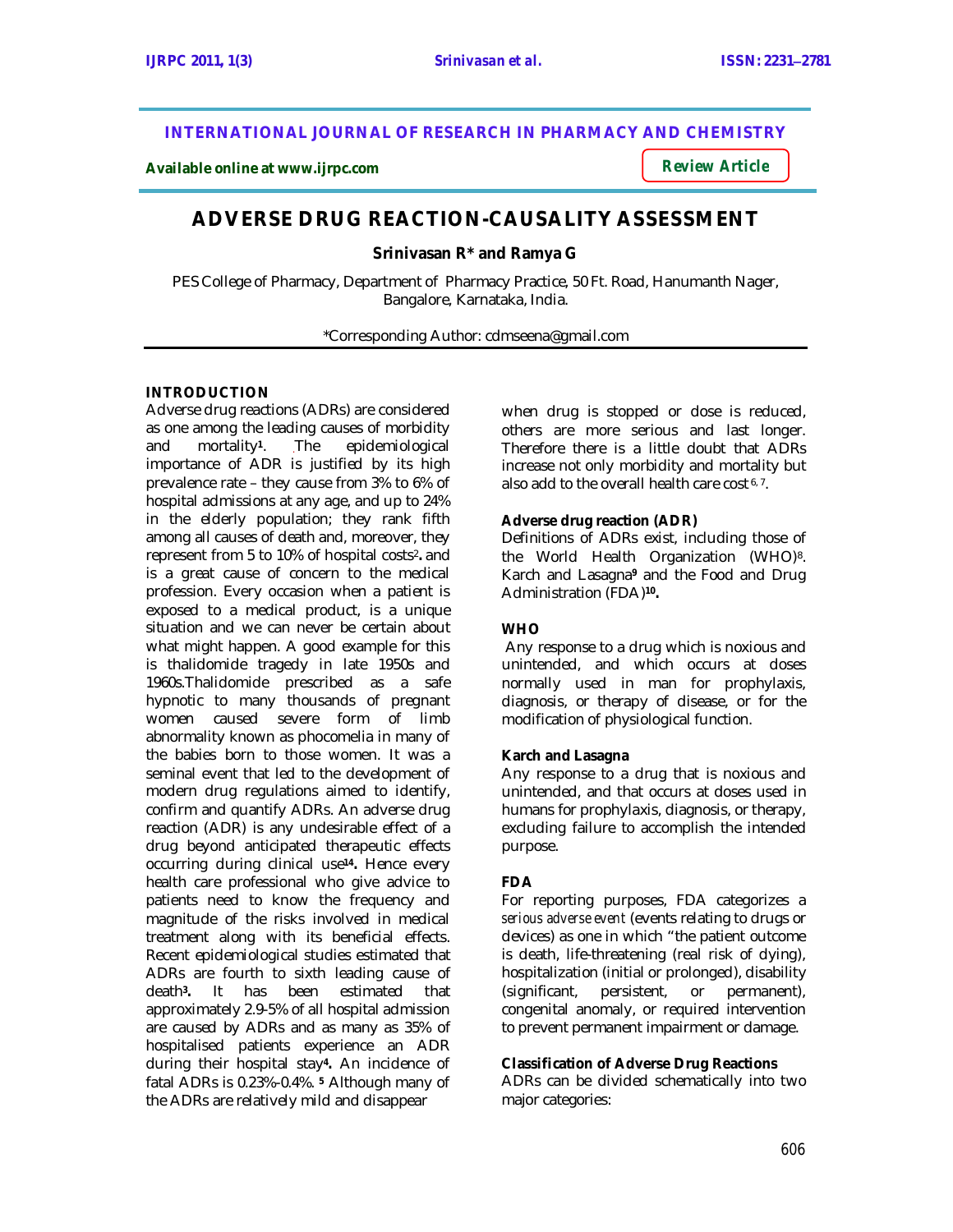## Type A and Type B (Table 1).

Type A reactions are common, predictable and may occur in any individual. Type B ADRs are uncommon and unpredictable and only occur in susceptible individuals **<sup>1</sup>**1.

Type A reactions are the most frequent and can be observed in as many as 25–45% of patients. These represent an exaggeration of the known primary and/or secondary pharmacological actions of the drug, they are dose related and could probably be avoided and/or foreseen<sup>12</sup>. Multi-factorial, involving not only defects at multiple gene loci but also environmental factors such as concomitant infections. Most work has focused on enzyme polymorphism in drug oxidation and conjugation as risk factors for drug toxicity but genes involved in cell repair mechanisms, elaboration of cytokines and immune responsiveness cannot be excluded to predict individual susceptibility to different forms of ADRs12,14.. Genetic polymorphisms are a source of variation of drug response in the human body. In relation to ADRs, most interest has centred on the involvement of pharmacokinetic factors and, in particular, drug metabolism. However, there is now increasing realization that genetic variation in drug targets (Pharmacodynamic factors) might also predispose to ADRs, although research into this area is in its infancy<sup>15</sup> .

## **Mechanism by which ADR Occurs <sup>16</sup>**

ADRs can be classified as either pharmacological reactions representing an augmentation of the known pharmacological actions of the drug or idiosyncratic reactions that are not predictable. Pharmacological reactions are most common, usually doserelated and are due to the primary or secondary pharmacological characteristics of the drug. Factors that predispose to these ADRs include dose, pharmaceutical variation in drug formulation, pharmacokinetic or pharmacodynamic abnormalities, and drugdrug interactions. Pharmacological ADRs occur when drug concentration in plasma or tissue exceeds the "therapeutic window" or when there is increased sensitivity to the drug (even in concentrations considered normal for the general population). Idiosyncratic ADRs are less common, often serious, not dose dependent and show no simple relationship between the dose and the occurrence of toxicity or the severity of the reaction. The toxic reactions may affect many organ systems either in isolation or combination. The mechanism of these is not clear but is thought to include receptor abnormality, abnormality of a biological system that is unmasked by the drug, immunological response, drug-drug interactions, or be multi-factorial.

## **Adverse drug reaction (ADR) monitoring involves following steps**

- 1. Identifying adverse drug reaction (ADR).
- 2. Assessing causality between drug and suspected reaction by using various algorithms.
- 3. Documentation of ADR in patient's medical records.
- 4. Reporting serious ADRs to pharmacovigilance centres /ADR regulating authorities

## **Identifying the Adverse Drug Reaction**

The ADRs produced by a certain new drug are often recognized when the medication is undergoing its phase three randomized controlled trials. Both in the USA and in the UK there is post marketing surveillance of ADRs. In the UK this involves reporting suspected ADRs to the Commission on Human Medicine using the yellow card system. In this system new or intensively monitored medicines should have all suspected ADRs reported and other medicines should have any suspected serious ADR reported. In spite of these mechanisms ADRs are vastly under reported, **<sup>17</sup>** and initial reports of adverse reactions to drugs have taken up to seven years for trends to begin to appear in the literature. Under reporting of ADRs is likely to be due to a number of reasons. Reporting is not mandatory to clinicians in the UK and so is likely to be forgotten about amongst the many other work pressures. A clinician may have problems recognizing the scenario as an ADR, because of the background symptoms of the patient's original illness. Clinicians might also be wary of reporting an ADR, because of worries of inducing a complaint, even in this no blame culture NHS. It should be pointed out that the yellow card clearly states you do not need to be sure if it is or is not an ADR before you report it. In recognizing an ADR there are a number of important factors one is identifying those individuals in whom ADRs are most likely to occur. This includes the aged and the premature, those with liver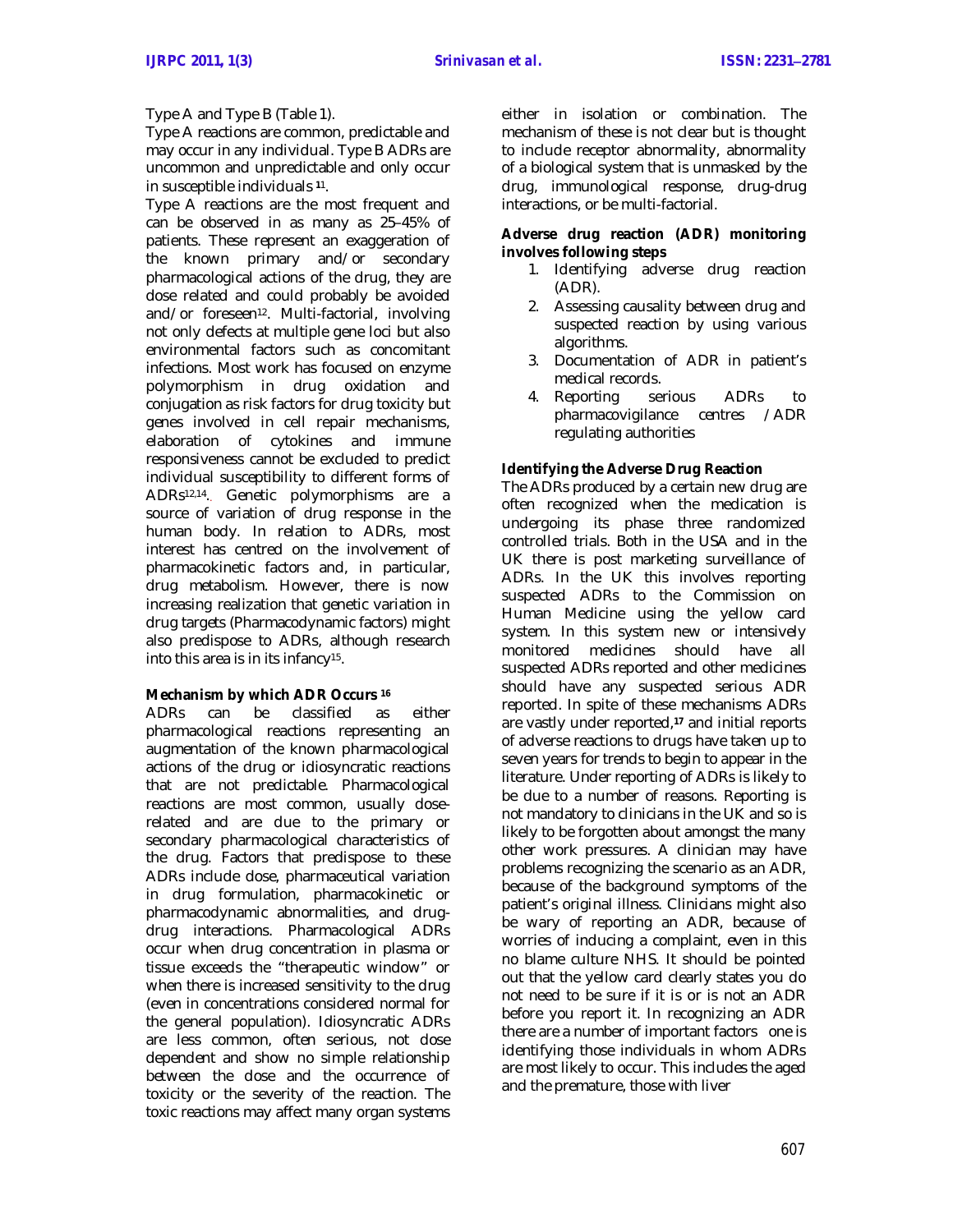#### **Post marketing surveillance**

Post marketing surveillance can be done by different methods:

#### **Anecdotal reporting <sup>18</sup>**

The majority of the first reports of ADR come through anecdotal reports from individual doctors when a patient has suffered some peculiar effect. Such anecdotal reports need to be verified by further studies and these sometimes fail to confirm problem.

#### **Intensive monitoring studies19,24**

These studies provide systematic and detailed collection of data from well defined groups of inpatients .The surveillance was done by specially trained health care professionals who devote their full time efforts towards recording all the drugs administered and all the events, which might conceivably be drug induced. Subsequently, statistical screening for drug-event association may lead to special studies. Popular example for this methodology is Boston collaborative drug surveillance program.

#### **Spontaneous reporting system (SRS) <sup>20</sup>**

It is the principal method used for monitoring the safety of marketed drugs. In UK, USA, India and Australia, the ADR monitoring programs in use are based on spontaneous reporting systems. In this system, clinicians encourage reporting any or all reactions that believe may be associated with drug use usually, attention is focused on new drugs and serious ADRs. The rationale for SRS is to generate signals of potential drug problems, to identify rare ADRs and theoretically to monitor continuously all drug used in a variety of real conditions from the time they are first marketed.<sup>15</sup>

#### **Cohort studies (Prospective studies)<sup>19</sup>**

In these studies, patients taking a particular drug are identified and events are then recorded. The weakness of this method is relatively small number patients likely to be studied, and the lack of suitable control group to assess the background incidence of any adverse events. Such studies are expensive and it.

#### **Case control studies (retrospective studies)<sup>18</sup>**

In these studies, patients who present with symptoms or an illness that could be due to an

adverse drug reaction are screened to see if they have taken the drug. The prevalence of drug taking in this group is then compared with the prevalence in a reference population who do not have the symptoms or illness. The case control study is thus suitable for determining whether the drug causes a given adverse event once there is some initial indication that it might. However, it is not a method for detecting completely new adverse reactions.

#### **Case cohort studies<sup>18</sup>**

The case cohort study is a hybrid of prospective cohort study and retrospective case control study, Patients who present with symptoms or an illness that could be due to an adverse drug reaction are screened to see if they have taken the drug. The results are then compared with the incidence of the symptoms or illness in a prospective cohort of patients who are taking the drug.

#### **Record linkage<sup>18</sup>**

The idea here is to bring together a variety of patient records like general practice records of illness events and general records of prescriptions. In this way it may be possible to match illness events with drugs prescribed. A specific example of the use of record linkage is the so called prescription event monitoring scheme in which all the prescriptions issued by selected parishioners for a particular drug are obtained from the prescription pricing authority. The prescribers are then asked to inform those running scheme of any events in the patients taking the drugs. This scheme is less expensive and time consuming than other surveillance methods

#### **Meta analysis <sup>21</sup>**

Meta analysis is a quantitative analysis of two or more independent studies for the purpose of determining an overall effect and of describing reasons for variation in study results, is another potential tool for identifying ADRs and assessing drug safety.

#### **Use of population statistics<sup>22</sup>**

Birth defect registers and cancer registers can be used If drug induced event is highly remarkable or very frequent. If suspicions are aroused then case control and observational cohort studies will be initiated.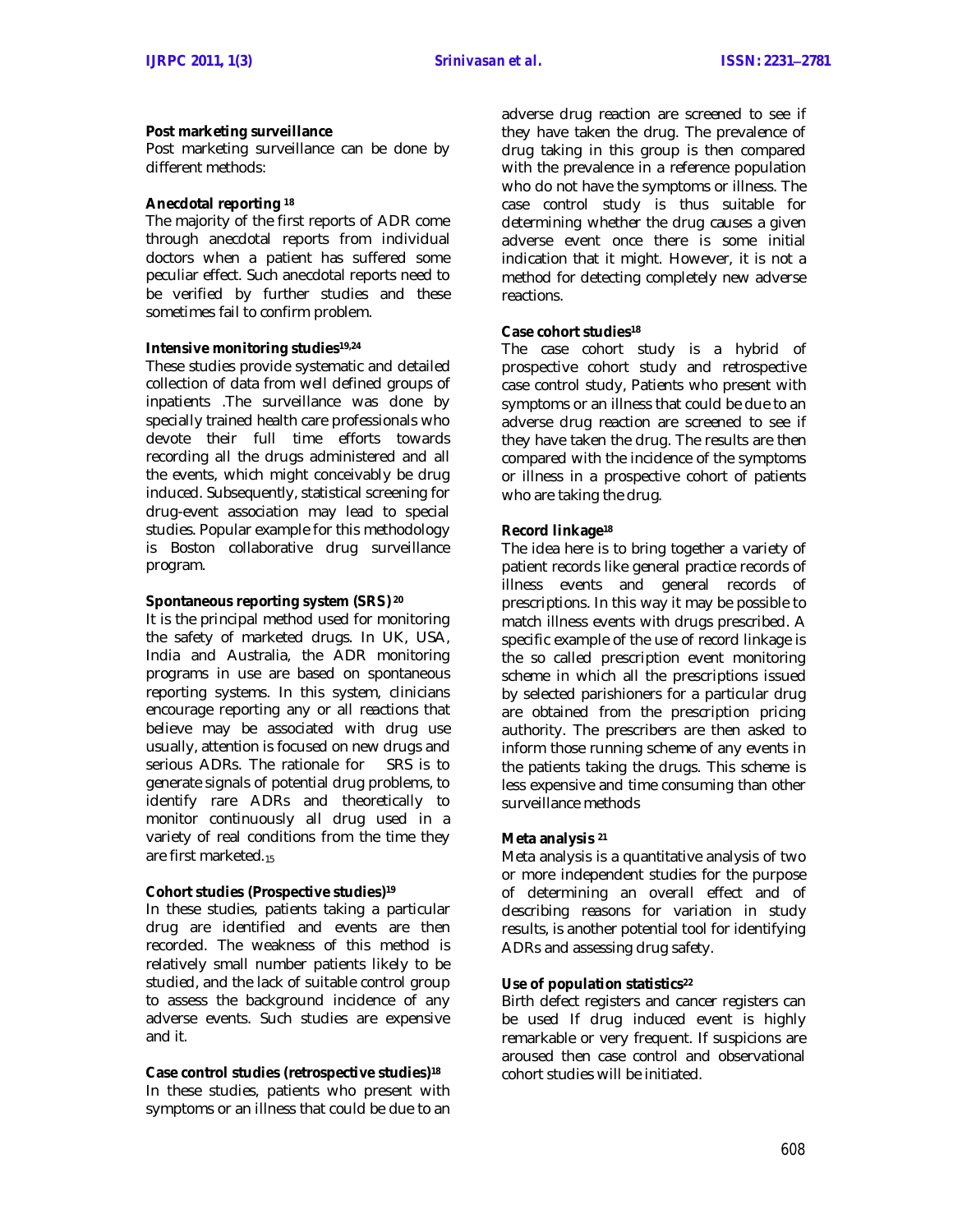#### **II. Causality Assessment Between Drug and Suspected reaction<sup>23</sup>**

Causality assessment is the method by which the extent of relationship between a drug and a suspected reaction is established.

It is often difficult to decide if an adverse clinical event is an ADR or due to deterioration in the primary condition. Furthermore, if it is an ADR, which medicine caused it, as many patients are on multiple new medications when ill, particularly if admitted to hospital. In spite of these problems, the decision that a particular drug caused an ADR is usually based on clinical judgment alone. Studies have shown that there is a lot of variation in between rater and within rater decisions on causality of ADRs; this applies both to pharmacologists and physicians25,26.

There are various approaches in the first approach an individual who is an expert in the area of ADRs would evaluate the case. In the process of evaluation, he or she may consider and critically evaluate all the data obtained to assess whether the drug has caused the particular reaction. A panel of experts adopts a similar procedure to arrive at a collective opinion. using algorithms including standardization of methods. Algorithms being structured systems specifically designed for the identification of an ADR, should theoretically make a more objective decision on causality. As such algorithms should have a better between and within rater agreement than clinical judgment. A number of algorithms or decision aids have been published including the Jones' algorithm,**<sup>28</sup>** the Naranjo algorithm,**<sup>27</sup>** the Yalealgorithm,**<sup>29</sup>** the Karch algorithm,**<sup>30</sup>** the Begaud algorithm,**<sup>31</sup>** the ADRAC,**<sup>32</sup>** the WHO-UMC,**<sup>33</sup>** and a newer quantitative approach Algorithm.34 Each of these algorithms has similarities and differences. And the most commonly used algorithms; the Naranjo algorithm (Fig :1) is shown below

The Naranjo Algorithm is a questionnaire designed by Naranjo et al *for* determining the likelihood of whether an ADR (adverse drug reaction) is actually due to the drug rather than the result of other factors. Probability is assigned via a score termed definite, probable, possible or doubtful. Values obtained from the algorithm are sometimes used in peer reviews to verify the validity of author's conclusions regarding adverse drug reactions. It is also called the Naranjo Scale or Naranjo Score.

## **III. Documentation of ADRs in Patient's Medical Records**

This aids as reference for alerting clinicians and other health care professionals to the possibility of a particular drug causing suspected reaction.

#### **IV. Reporting Serious ADRs to Pharmacovigilance** Centres / **Regulating Authorities**

According to FDA, a serious reaction is classified as one which is fatal, life threatening, prolonging hospitalisation, and causing a significant persistent disability, resulting in a congenital anomaly and requiring intervention to prevent permanent damage or resulting in death **<sup>35</sup>** Hatwig SC, Seigel J and Schneider PJ categorised ADRs into seven levels as per their severity. Level 1&2 fall under mild category whereas level 3& 4 under moderate and level 5, 6&7 fall under severe category . **<sup>36</sup>**(fig:2). Karch and Lasanga classify severity into minor, moderate, severe and lethal. In minor severity, there is no need of antidote, therapy or prolongation of hospitalisation. To classify as moderate severity, a change in drug therapy, specific treatment or an increase in hospitalization by at least one day is required. Severe class includes all potentially life threatening reactions causing permanent damage or requiring intensive medical care. Lethal reactions are the one which directly or indirectly contributes to death of the patient. Different ADR regulatory authorities are - Committee on safety of medicine (CSM), Adverse drug reaction advisory committee (ADRAC), **<sup>37</sup>** MEDWATCH, Vaccine Adverse Event Reporting System**<sup>38</sup>** WHO-UMC international database maintains all the data of ADRs.

## **CONCLUSION**

India has more than half a million qualified doctors and 15,000 hospitals having bed strength of 6, 24,000. It is the fourth largest producer of pharmaceuticals in the world. It is emerging as important clinical trial hub in the world. Many new drugs are being introduced every year and so every health care professional must have knowledge about importance of ADR monitoring and<br>pharmacovigilance. Every health care pharmacovigilance. professional should see it as a part of his/her professional duty keeping in mind about Hippocrates admonition" at least does no harm".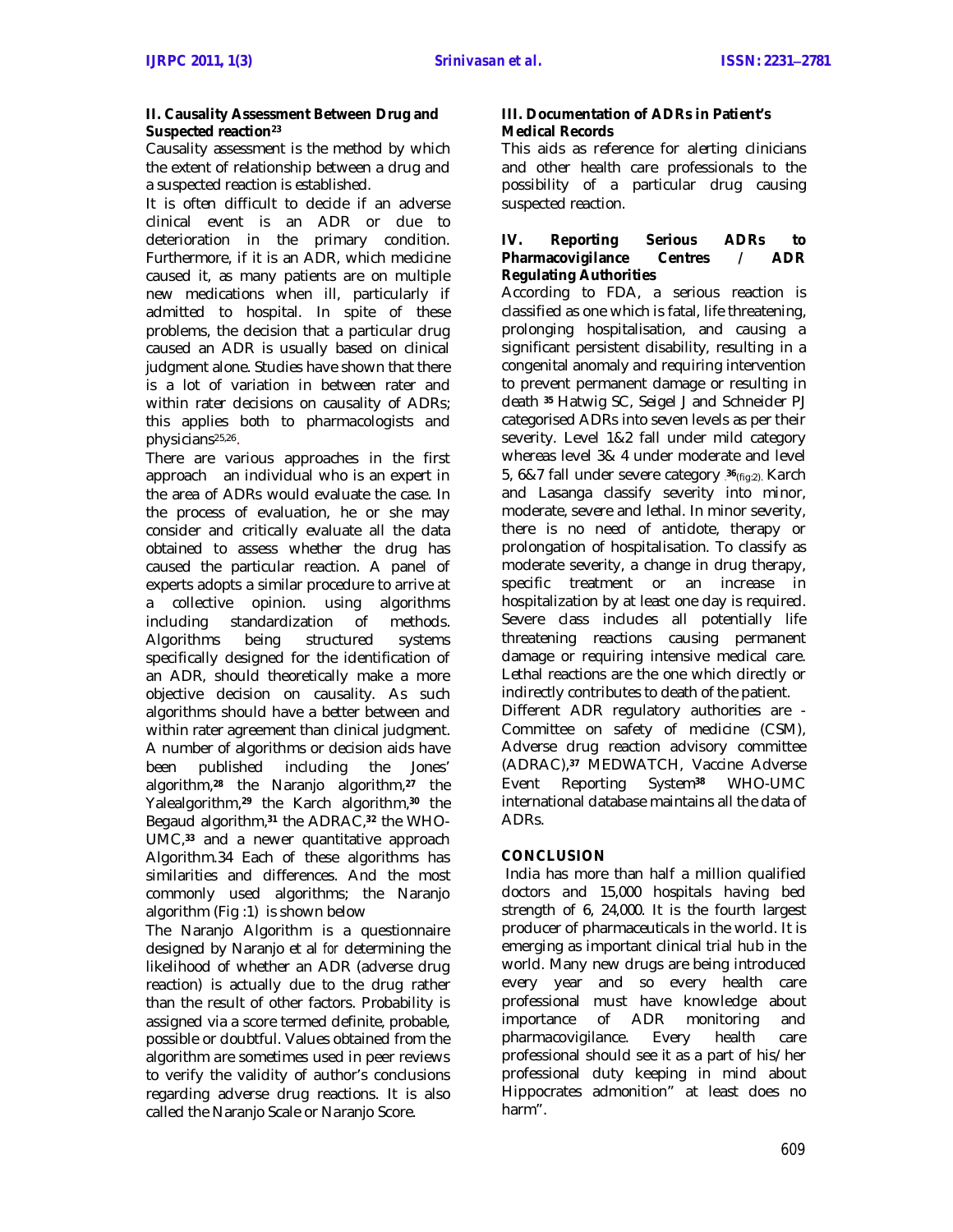| <b>Characteristics</b>                      | Type A                             | Type B                                      |
|---------------------------------------------|------------------------------------|---------------------------------------------|
| Dose dependency                             | Usually shows good relationship    | No simple relation ship                     |
| Predictable from<br>known pharmacology      | Yes                                | Not usually                                 |
| Host factors                                | Genetic factors might be important | Dependent on host<br>factors                |
| Frequency                                   | Common                             | Uncommon                                    |
| Severity                                    | Variable but usually mild          | Variable.<br>proportionately more<br>severe |
| Clinical burden                             | High morbidity and low mortality   | High morbidity and<br>mortality             |
| Overall portion of<br>adverse drug reaction | 80%                                | 20%                                         |
| First detection                             | Phase1-III                         | Phase IV, occasionally<br>phase III         |
| Animal models                               | Usually reproducible in animals    | No known animal<br>models                   |

# **Table 1: Characteristics of Type A and Type B Adverse Reactions**

| Table 2: Hartwig's Severity Assessment Scale |  |  |  |
|----------------------------------------------|--|--|--|
|----------------------------------------------|--|--|--|

| Level 1 | An ADR occurred but required no change in treatment with the suspected drug.                                                                                                                            |  |  |
|---------|---------------------------------------------------------------------------------------------------------------------------------------------------------------------------------------------------------|--|--|
| Level 2 | The ADR required that treatment with the suspected drug be held, discontinued, or otherwise<br>changed. No antidote or other treatment requirement was required. No increase in length of stay<br>(LOS) |  |  |
| Level 3 | The ADR required that treatment with the suspected drug be held, discontinued, or otherwise<br>changed.<br>AND/OR<br>An Antidote or other treatment was required. No increase in length of stay (LOS)   |  |  |
| Level 4 | Any level 3 ADR which increases length of stay by at least 1 day. OR<br>The ADR was the reason for the admission                                                                                        |  |  |
| Level 5 | Any level 4 ADR which requires intensive medical care                                                                                                                                                   |  |  |
| Level 6 | The adverse reaction caused permanent harm to the patient                                                                                                                                               |  |  |
| Level 7 | The adverse reaction either directly or indirectly led to the death of the patient                                                                                                                      |  |  |

Mild= level 1 and 2, moderate= level 3 and 4, severe= 5, 6 and 7.

| Are there previous conclusive reports of this reaction?<br>1)                                          |  |  |
|--------------------------------------------------------------------------------------------------------|--|--|
|                                                                                                        |  |  |
| If YES = $+1$ , NO = 0, Do not know or not done = 0                                                    |  |  |
| 2) Did the adverse event appear after the suspected drug was Given?                                    |  |  |
| If $YES = +2$ , $NO = -1$ , Do not know or not done = 0                                                |  |  |
| 3) Did the adverse reaction improve when the drug was discontinued or a specific antagonist was given? |  |  |
| If $YES = +1$ , $NO = 0$ , Do not know or not done = 0                                                 |  |  |
| 4) Did the adverse reaction appear when the drug was Re-administered?                                  |  |  |
| If $YES = +2$ , $NO = -2$ , Do not know or not done = 0                                                |  |  |
| 5) Are there alternative causes that could have caused the reaction?                                   |  |  |
| If YES = $-1$ , NO = $+2$ , Do not know or not done = 0                                                |  |  |
| 6) Did the reaction reappear when a placebo was given?                                                 |  |  |
| If YES = $-1$ , NO = $+1$ , Do not know or not done = 0                                                |  |  |
| 7) Was the drug detected in any body fluid in toxic Concentrations?                                    |  |  |

If  $YES = +1$ ,  $NO = 0$ , Do not know or not done  $= 0$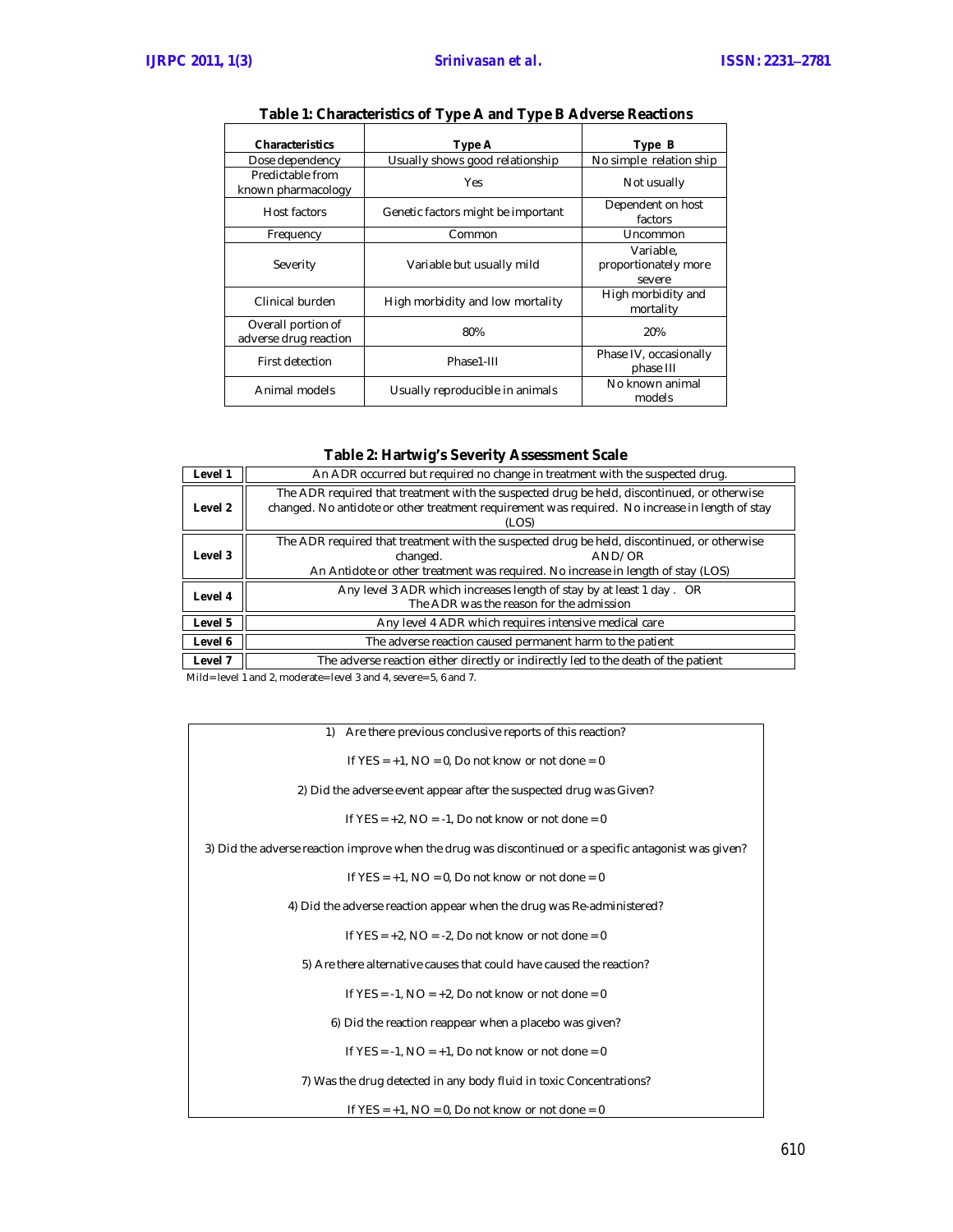8) Was the reaction more severe when the dose was increased or less severe when the dose was decreased? If  $YES = +1$ ,  $NO = 0$ , Do not know or not done = 0 9) Did the patient have a similar reaction to the same or similar drugs in any previous exposure? If  $YES = +1$ ,  $NO = 0$ , Do not know or not done = 0 10) Was the adverse event confirmed by any objective evidence? If  $YES = +1$ ,  $NO = 0$ , Do not know or not done = 0 SCORING 9 = DEFINITE ADR, 5-8 = PROBABLE ADR, 1-4 = POSSIBLE ADR , 0 = DOUBTFUL ADR

**Fig. 1: Naranjo Algorithm.**

## **REFERENCES**

- 1. Ditto AM. Drug allergy. In Grammer LC, Greenberger PA, editors. Patterson's allergic diseases. 6th ed.; Philadelphia: Lippincott Williams & Wilkins. 2002;295.
- 2. Onder G, Pedone C, Landi F, Cesari M, Della VC and Bernabei R. Adverse Drug Reactions as Cause of Hospital Admissions Results from the Italian Group of Pharmacoepidemiology in the Elderly (GIFA). J Am Geriatr Soc. 2002;50(12):1962-1968.
- 3. Brown SD and Landry FJ. Recognizing Reporting and Reducing Adverse Drug Reactions. Southern Medical Journal. 2001;94:370-372.
- 4. Murphy BM and Frigo LC. Development, Implementation and Results of a Successful Multidisciplinary Adverse Drug Reaction Reporting Program in a University Teaching Hospital. Hospital Pharmacy.1993;28:1199-1204.
- 5. Lazarou J, Pomeranz BH and Corey PN. Incidence of Adverse Drug Reactions in Hospitalized Patients. A Meta analysis of Prospective Studies.<br>Journal of American medical Journal of American medical Association. 1998;279(15):1200-1205.
- 6. David WB, Nathan S, David JC. Elisabeth B, Nan L, Laura A and Petersen . The Cotrst of Adverse Drug Events in Hospitalized Patients. Journal of American Medical Association. 1997;277(4):307-311
- 7. Bordet S, Gautier H, Lelouet B and Dupuis J. Caron. Analysis of the Direct Cost of Adverse Drug Reaction in Hospitalised Patients. European Journal of Clinical Pharmacology. 2001; 56:935-39.
- 8. Requirements for adverse reaction reporting. Geneva, Switzerland: World Health Organization.1975.
- 9. Karch FE, Lasagna L. Adverse drug reactions. A Critical Review.JAMA.1975; 234:1236–41.
- 10. Kessler DA. Introducing MedWatch, using FDA for 3500. A New Approach to Reporting Medication and Device Adverse Effects and Product problems. JAMA.1993;269:2765–68.
- 11. Pirmohamed M and Park BK. Genetic Susceptibility to Adverse Drug Reactions. Trends Pharmacol Sci. 2001;22:298–305.
- 12. Moore N. The role of the Clinical Pharmacologist in the Management of Adverse Drug Reactions. Drug Safety 2001;24:1–7.
- 13. Knowles SR, Uetrecht J and Shear NH. Idiosyncratic Drug Reactions. The<br>reactive Metabolite Syndromes. Syndromes. Lancet. 2000;356:1587–91.
- 14. Pirmohamed M, Breckenridge AM, Kitteringham NR and Park BK. Adverse drug Reactions. BMJ. 1998;316:1295–98.
- 15. Alvarado I, Wong ML and Licinio J. Advances in the Pharmacogenomics of Adverse Reactions. Pharmacogenom J. 2002;2:273.